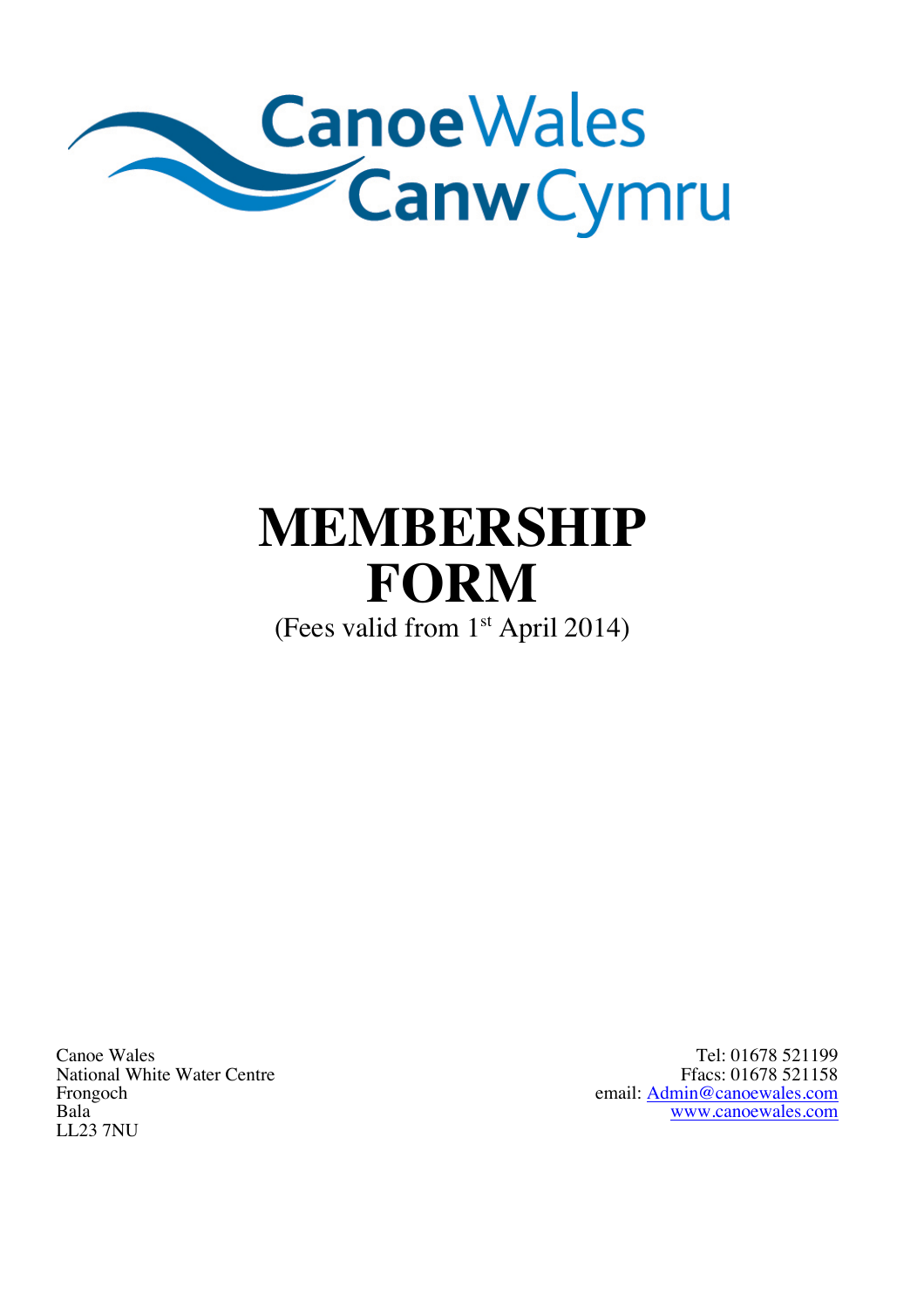## **CANOE WALES MEMBERSHIP**

**(**Only individuals with postal addresses in Wales, or who are resident outside the UK, can join CW as members. Access Supporters can affiliate using any mailing address in or outside the UK.)

Whether you are just starting out or you have been canoeing before, Canoe Wales has something for you.

### **Membership Benefits**

As well as being part of the voice of canoeists in Wales, the following are just some of the benefits of membership of the governing body of canoeing here in Wales

- Insurance
- Information
- Magazines
- Award Schemes
- Instruction
- Courses
- Competition
- Events
- Discounts
- Canal Licence

There are two categories of membership - Comprehensive and Basic, with Adult and Youth (under 18) in each. Basic members cannot compete in National competitions and may not belong to the Coaching Scheme. If you are under 18, you can take advantage of our Introductory Youth membership at £8.80 for the first year only. All Full and Youth members receive the Canoe Wales journal - Ceufad.

If you are joining as an adult member, your spouse and children under 18 can join as family members, linked to your membership. There must be one member at the address who pays a full membership rate for this to apply.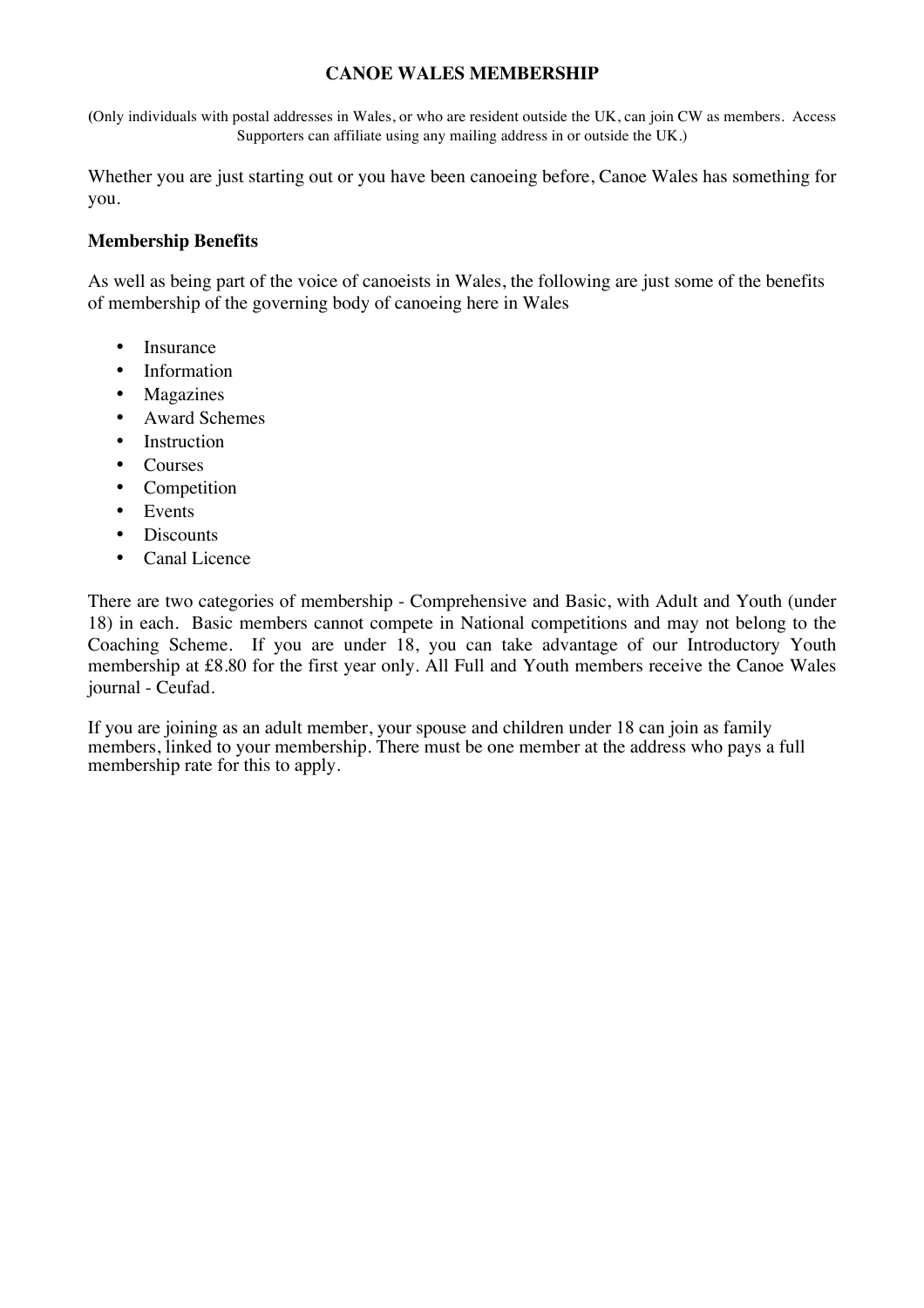#### **CW MEMBERSHIP FORM**

|                                                                          | <b>Membership Categories / fees</b> (These rates apply from $1st$ April 2014 to current date)                                                             |                                |           |  |
|--------------------------------------------------------------------------|-----------------------------------------------------------------------------------------------------------------------------------------------------------|--------------------------------|-----------|--|
| Life membership                                                          |                                                                                                                                                           | £528.00                        | $\pounds$ |  |
|                                                                          | The following annual membership categories last for 12 months from date of joining                                                                        |                                |           |  |
| Comprehensive: Full (incl. Canoe Focus magazine)                         |                                                                                                                                                           | £38.50                         | $\pounds$ |  |
| <b>Under 18</b> (incl. Canoe Focus magazine)                             |                                                                                                                                                           | £19.80                         | $\pounds$ |  |
| <b>Introductory Youth (under 18) - for first year only</b>               |                                                                                                                                                           | £8.80                          | $\pounds$ |  |
|                                                                          |                                                                                                                                                           |                                |           |  |
|                                                                          | <b>Basic-not</b> available to Coaching members (Trainee Level 2 or above) or ranked competitors.                                                          |                                |           |  |
| <b>Basic Full</b> (incl. Canoe Focus magazine)                           |                                                                                                                                                           | £30.80                         | $\pounds$ |  |
| <b>Basic Under 18</b>                                                    |                                                                                                                                                           | £16.50                         | $\pounds$ |  |
|                                                                          | Family - the spouse/partner and children under 18 of a Full member living at the same<br>address can register as Family members. The fees are per person: |                                |           |  |
| Comprehensive Family  @                                                  |                                                                                                                                                           | £19.80                         | $\pounds$ |  |
| Basic Family  @                                                          |                                                                                                                                                           | £16.50                         | $f$       |  |
|                                                                          | Please give details of those requiring family membership:                                                                                                 |                                |           |  |
|                                                                          |                                                                                                                                                           | Date of birth<br>(if under 18) | .         |  |
|                                                                          |                                                                                                                                                           |                                | .         |  |
| <b>Optional Extras</b><br>Canoe Focus magazine (for Intro Youth Members) |                                                                                                                                                           | £6.00                          | $\pounds$ |  |
| Coaching Logbook (A4 looseleaf): inc.p & p                               |                                                                                                                                                           | £8.00                          | $\pounds$ |  |

*\*I/ we accept liability of £1 in the unlikely event of the Association's liquidation.*  (\*Not applicable for Access Supporters.)